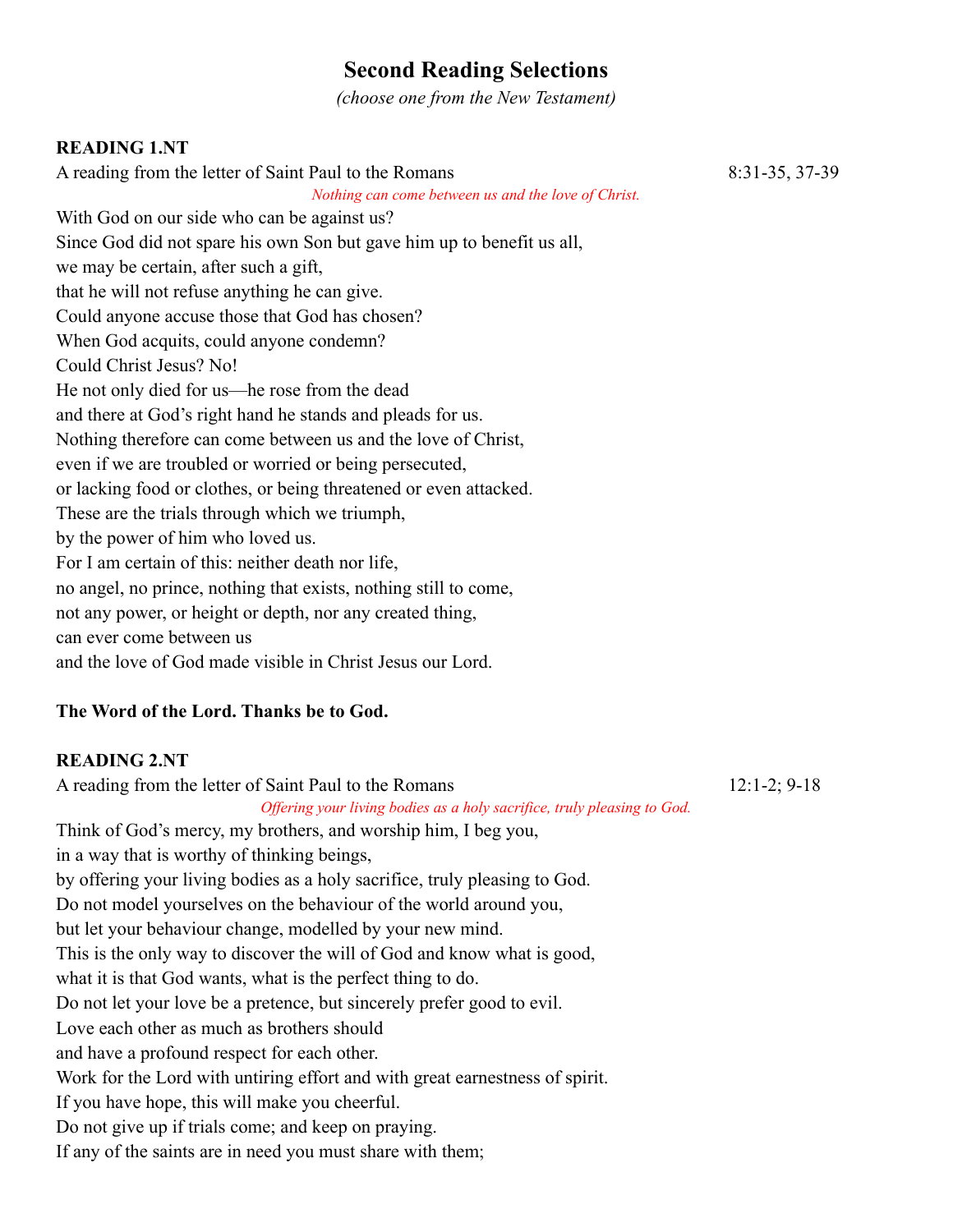| and you should make hospitality your special care.                                                                                                                       |                   |
|--------------------------------------------------------------------------------------------------------------------------------------------------------------------------|-------------------|
| Bless those who persecute you: never curse them, bless them.                                                                                                             |                   |
|                                                                                                                                                                          |                   |
| Rejoice with those who rejoice and be sad with those in sorrow.                                                                                                          |                   |
| Treat everyone with equal kindness; never be condescending                                                                                                               |                   |
| but make real friends with the poor.                                                                                                                                     |                   |
| Do not allow yourself to become self-satisfied.                                                                                                                          |                   |
| Never repay evil with evil,                                                                                                                                              |                   |
| but let everyone see that you are interested only in the highest ideals.<br>Do all you can to live at peace with everyone.<br>The Word of the Lord.<br>Thanks be to God. |                   |
|                                                                                                                                                                          |                   |
|                                                                                                                                                                          |                   |
| <b>Shorter form:</b>                                                                                                                                                     |                   |
| A reading from the letter of Saint Paul to the Romans                                                                                                                    | $12:1-2, 9-13$    |
| Think of God's mercy, my brothers, and worship him, I beg you,                                                                                                           |                   |
| in a way that is worthy of thinking beings,                                                                                                                              |                   |
| by offering your living bodies as a holy sacrifice, truly pleasing to God.                                                                                               |                   |
| Do not model yourselves on the behaviour of the world around you,                                                                                                        |                   |
| but let your behaviour change, modelled by your new mind.                                                                                                                |                   |
| This is the only way to discover the will of God and know what is good,                                                                                                  |                   |
| what it is that God wants, what is the perfect thing to do.                                                                                                              |                   |
| Do not let your love be a pretence, but sincerely prefer good to evil.                                                                                                   |                   |
| Love each other as much as brothers should                                                                                                                               |                   |
| and have a profound respect for each other.                                                                                                                              |                   |
| Work for the Lord with untiring effort and with great earnestness of spirit.                                                                                             |                   |
| If you have hope, this will make you cheerful.                                                                                                                           |                   |
| Do not give up if trials come; and keep on praying.                                                                                                                      |                   |
| If any of the saints are in need you must share with them;                                                                                                               |                   |
| and you should make hospitality your special care.                                                                                                                       |                   |
| The Word of the Lord.<br><b>Thanks be to God.</b>                                                                                                                        |                   |
| <b>READING 3. NT</b>                                                                                                                                                     |                   |
| A reading from the letter of Saint Paul to the Romans                                                                                                                    | $15:1-3, 5-7, 13$ |
| Accept each other as Christ accepts you.                                                                                                                                 |                   |
| Without thinking of ourselves, each of us should think of his neighbours                                                                                                 |                   |
| and help them to become stronger Christians.                                                                                                                             |                   |
| Christ did not think of himself.                                                                                                                                         |                   |
| And may God, who helps us when we refuse to give up,                                                                                                                     |                   |
| help you all to be tolerant with each other,                                                                                                                             |                   |
| following the example of Christ Jesus,                                                                                                                                   |                   |
| so that united in mind and voice                                                                                                                                         |                   |
| you may give glory to the God and Father                                                                                                                                 |                   |
| of our Lord Jesus Christ.                                                                                                                                                |                   |
| It can only be to God's glory, then,                                                                                                                                     |                   |
| for you to treat each other in the same friendly way as Christ treated you.                                                                                              |                   |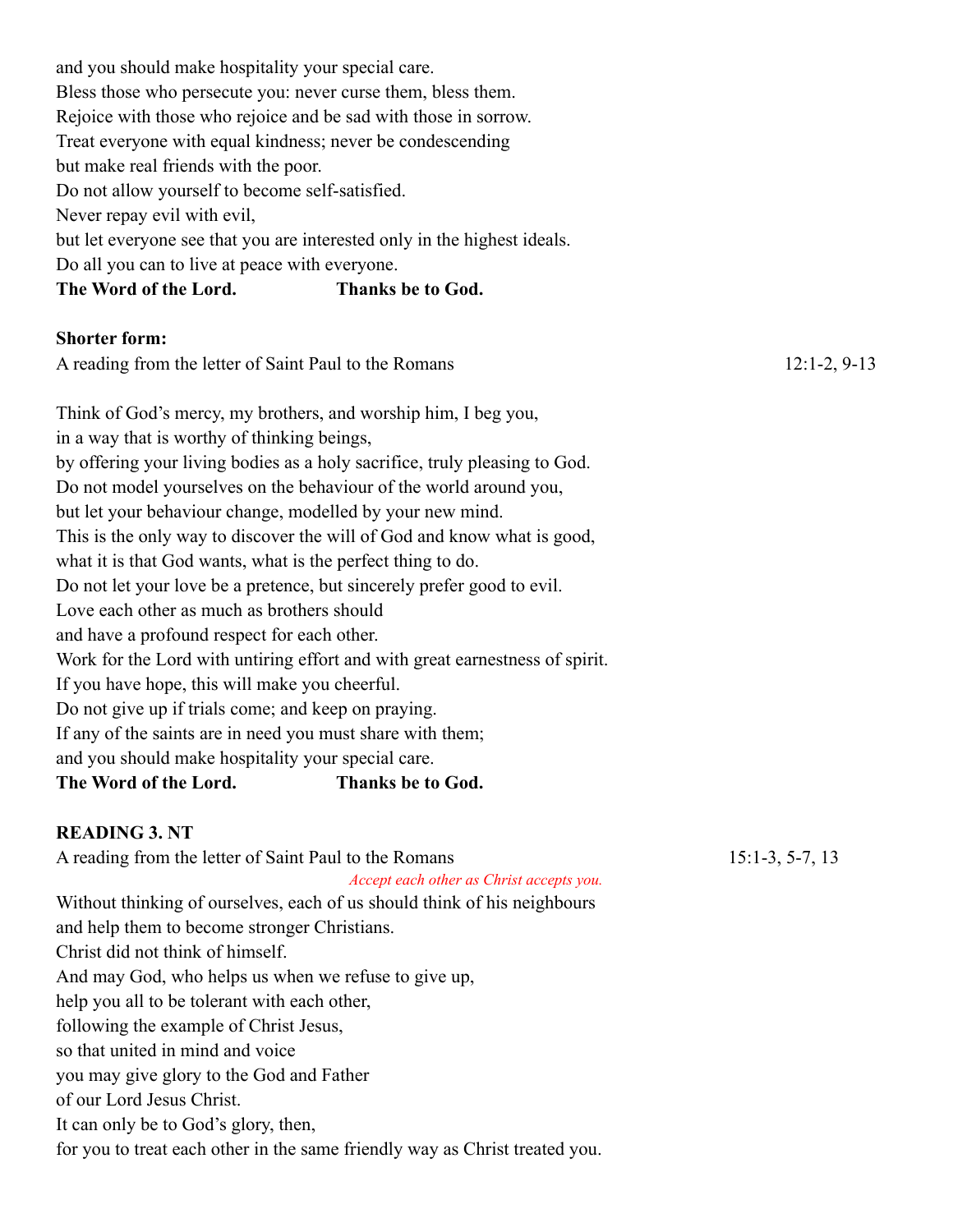May the God of hope bring you such joy and peace in your faith that the power of the Holy Spirit will remove all bounds to hope. **The Word of the Lord. Thanks be to God. READING 4. NT** A reading from the first letter of Saint Paul to the Corinthians 6:13-15, 17-20 *Your body is the temple of the Holy Spirit.* The body is not meant for fornication; it is for the Lord, and the Lord for the body. God, who raised the Lord from the dead, will by his power raise us up too. You know, surely, that your bodies are members making up the body of Christ. But anyone who is joined to the Lord is one spirit with him. Keep away from fornication. All the other sins are committed outside the body; but to fornicate is to sin against your own body. Your body, you know, is the temple of the Holy Spirit, who is in you since you received him from God. You are not your own property; you have been bought and paid for. That is why you should use your body for the glory of God. **The Word of the Lord. Thanks be to God. READING 5. NT** A reading from the first letter of Saint Paul to the Corinthians 12:31–13:8 *If I am without love, it will do me no good whatever.* Be ambitious for the higher gifts. And I am going to show you a way that is better than any of them. If I have all the eloquence of men or of angels, but speak without love, I am simply a gong booming or a cymbal clashing. If I have the gift of prophecy, understanding all the mysteries there are, and knowing everything, and if I have faith in all its fullness, to move mountains, but without love, then I am nothing at all. If I give away all that I possess, piece by piece, and if I even let them take my body to burn it, but am without love, it will do me no good whatever. Love is always patient and kind; it is never jealous; love is never boastful or conceited; it is never rude or selfish; it does not take offence and is not resentful. Love takes no pleasure in other people's sins but delights in the truth; it is always ready to excuse, to trust, to hope, and to endure whatever comes. Love does not come to an end.

**The Word of the Lord. Thanks be to God.**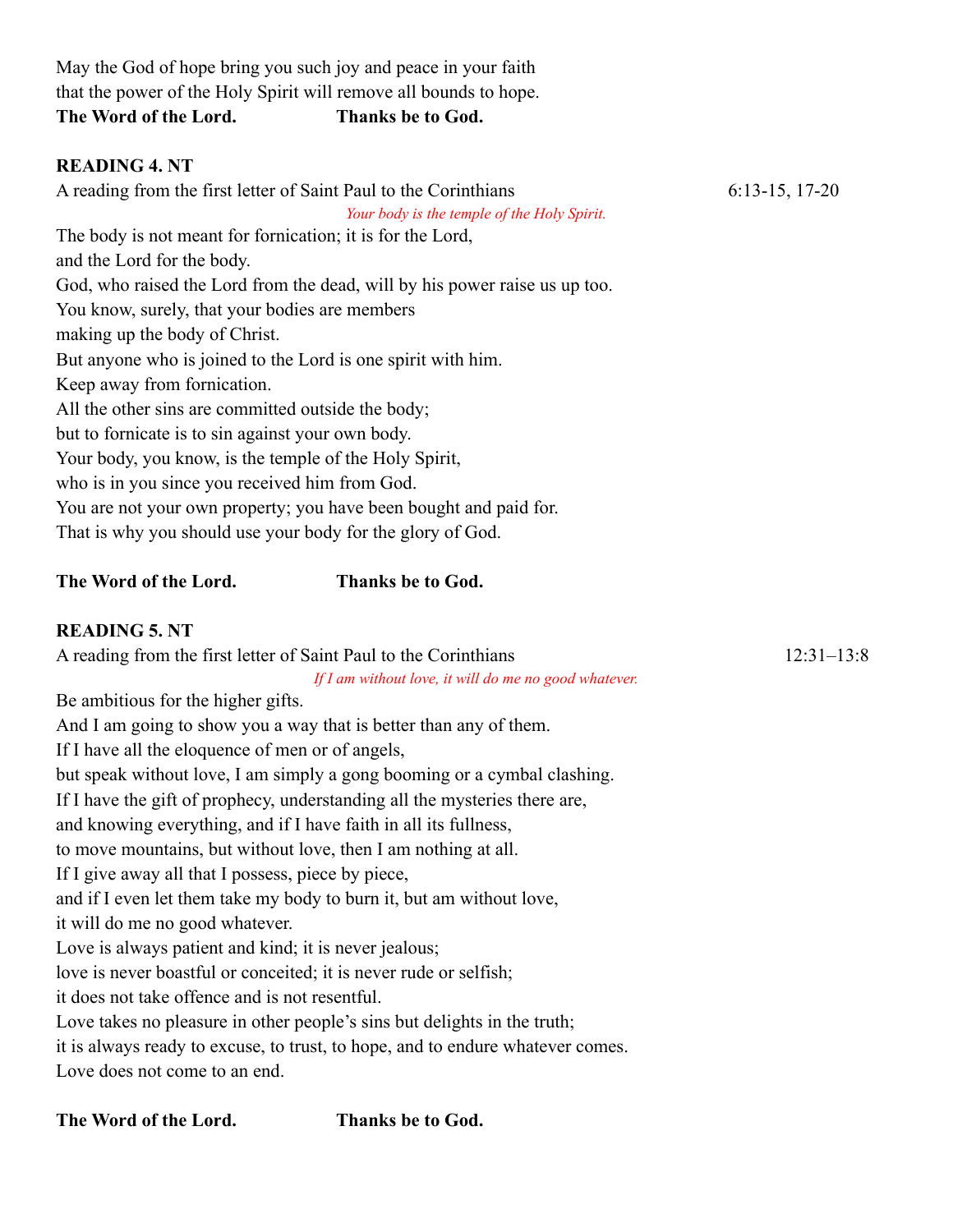## **READING 6. NT**

A reading from the letter of Saint Paul to the Ephesians 4:1-6

*One Body, one Lord, one faith, one baptism.*

I, the prisoner in the Lord, implore you to lead a life worthy of your vocation. Bear with one another charitably, in complete selflessness, gentleness and patience. Do all you can to preserve the unity of the Spirit by the peace that binds you together. There is one Body, one Spirit, just as you were called into one and the same hope when you were called. There is one Lord, one faith, one baptism, and one God who is Father of all, through all and within all.

## **The Word of the Lord. Thanks be to God.**

## **READING 7.NT**

A reading from the letter of Saint Paul to the Ephesians 5:2, 21-33 *This mystery has many implications; but I am saying it applies to Christ and the Church.* Follow Christ by loving as he loved you, giving himself up in our place. Give way to one another in obedience to Christ. Wives should regard their husbands as they regard the Lord, since as Christ is head of the Church and saves the whole body, so is a husband the head of his wife; and as the Church submits to Christ, so should wives to their husbands, in everything. Husbands should love their wives just as Christ loved the Church and sacrificed himself for her to make her holy. He made her clean by washing her in water with a form of words, so that when he took her to himself, she would be glorious, with no speck or wrinkle or anything like that, but holy and faultless. In the same way, husbands must love their wives as they love their own bodies; for a man to love his wife is for him to love himself. A man never hates his own body, but he feeds it and looks after it; and that is the way Christ treats the Church, because it is his body—and we are its living parts. For this reason, a man must leave his father and mother and be joined to his wife, and the two will become one body. This mystery has many implications; but I am saying it applies to Christ and the Church. To sum up; you too, each one of you, must love his wife as he loves himself; and let every wife respect her husband.

## **The Word of the Lord. Thanks be to God.**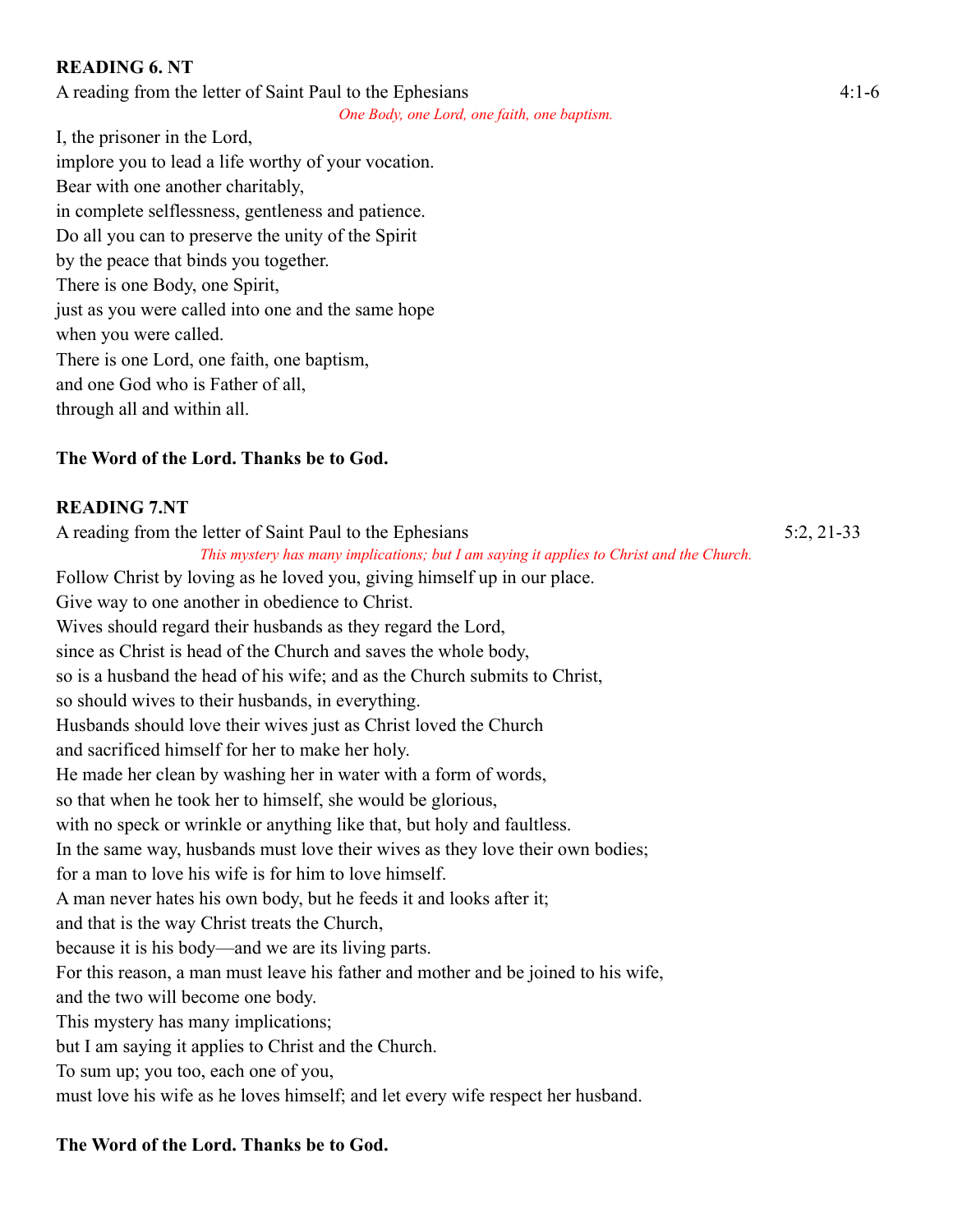#### **Shorter form:**

A reading from the letter of Saint Paul to the Ephesians 5:2, 25-32

Follow Christ by loving as he loved you, giving himself up in our place. Husbands should love their wives just as Christ loved the Church and sacrificed himself for her to make her holy. He made her clean by washing her in water with a form of words, so that when he took her to himself she would be glorious, with no speck or wrinkle or anything like that, but holy and faultless. In the same way, husbands must love their wives as they love their own bodies; for a man to love his wife is for him to love himself. A man never hates his own body, but he feeds it and looks after it; and that is the way Christ treats the Church, because it is his body—and we are its living parts. For this reason, a man must leave his father and mother and be joined to his wife, and the two will become one body. This mystery has many implications; but I am saying it applies to Christ and the Church.

#### **The Word of the Lord. Thanks be to God.**

#### **READING 8. NT**

| A reading from the letter of Saint Paul to the Philippians              | $4:4-9$ |
|-------------------------------------------------------------------------|---------|
| Fill your minds with everything that is pure.                           |         |
| I want you to be happy, always happy in the Lord;                       |         |
| I repeat, what I want is your happiness.                                |         |
| Let your tolerance be evident to everyone: the Lord is very near.       |         |
| There is no need to worry; but if there is anything you need,           |         |
| pray for it, asking God for it with prayer and thanksgiving,            |         |
| and that peace of God, which is so much greater than we can understand, |         |
| will guard your hearts and your thoughts, in Christ Jesus.              |         |
| Finally, brothers, fill your minds with everything that is true,        |         |
| everything that is noble, everything that is good and pure,             |         |
| everything that we love and honour,                                     |         |
| and everything that can be thought virtuous or worthy of praise.        |         |
| Keep doing all the things that you learnt from me                       |         |
| and have been taught by me and have heard or seen that I do.            |         |
| Then the God of peace will be with you.                                 |         |
|                                                                         |         |

**The Word of the Lord. Thanks be to God.**

## **READING 9. NT**

A reading from the letter of Saint Paul to the Colossians 3:12-17 *Over all these, to keep them together and complete them, put on love.* You are God's chosen race, his saints; he loves you,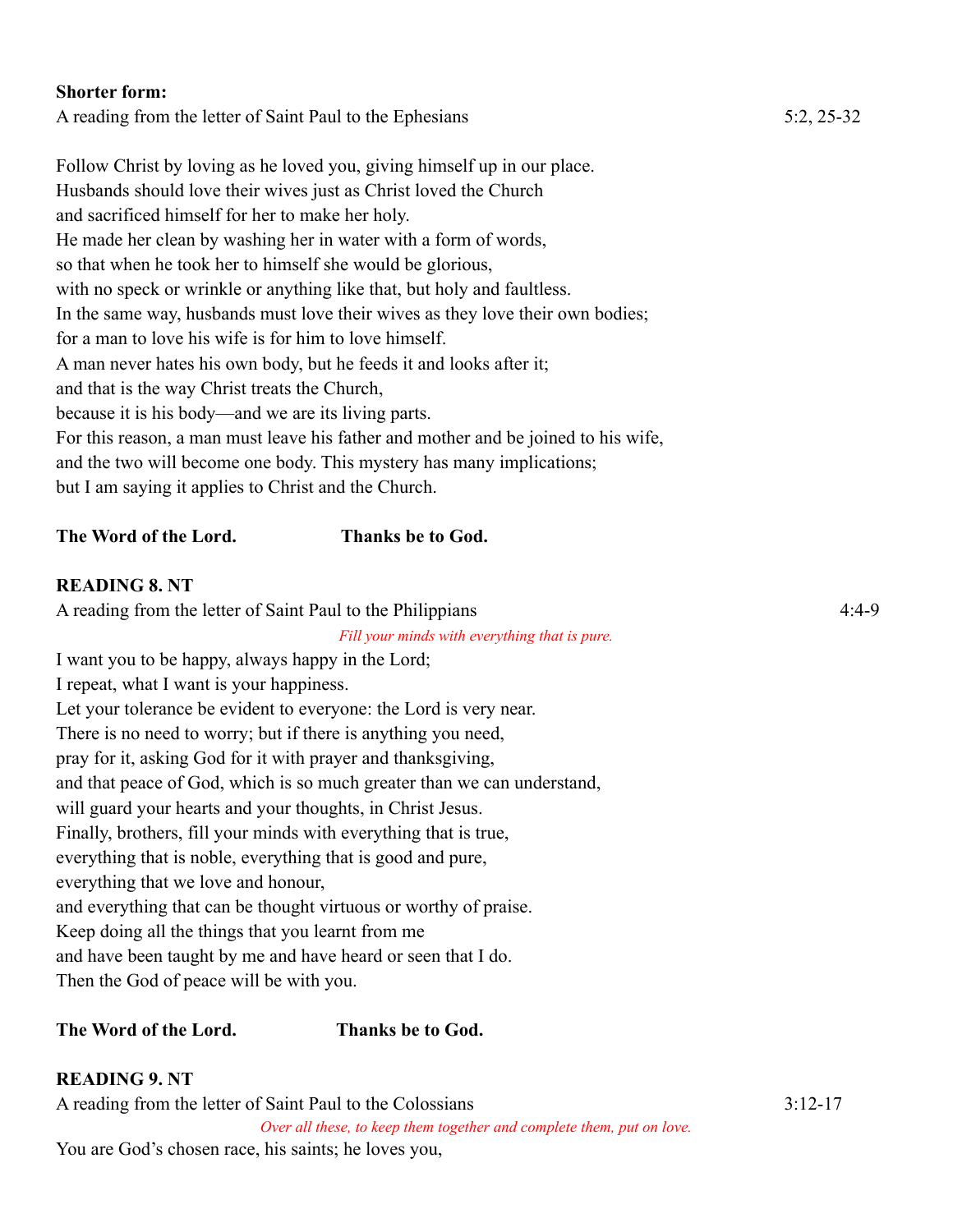and you should be clothed in sincere compassion, in kindness and humility, gentleness and patience. Bear with one another; forgive each other as soon as a quarrel begins. The Lord has forgiven you; now you must do the same. Over all these clothes, to keep them together and complete them, put on love. And may the peace of Christ reign in your hearts, because it is for this that you were called together as parts of one body. Always be thankful. Let the message of Christ, in all its richness, find a home with you. Teach each other, and advise each other, in all wisdom. With gratitude in your hearts sing psalms and hymns and inspired songs to God and never say or do anything except in the name of the Lord Jesus, giving thanks to God the Father through him.

## **The Word of the Lord. Thanks be to God.**

## **READING 10. NT**

A reading from the letter to the Hebrews 13:1-4a, 5-6b

*Marriage is to be honoured by all.*

Continue to love each other like brothers, and remember always to welcome strangers, for by doing this, some people have entertained angels without knowing it. Keep in mind those who are in prison, as though you were in prison with them; and those who are being badly treated, since you too are in the body. Marriage must be honoured by all; put avarice out of your lives and be content with whatever you have; God himself has said: I shall not fail you or desert you, and so we can say with confidence: With the Lord on my side, I fear nothing.

**The Word of the Lord. Thanks be to God.**

## **READING 11. NT**

A reading from the first letter of Saint Peter 3:1-9 *You should all agree among yourselves and be sympathetic; love the brothers.* Wives should be obedient to their husbands. Then, if there are some husbands who have not yet obeyed the word, they may find themselves won over, without a word spoken, by the way their wives behave, when they see how faithful and conscientious they are. Do not dress up for show: doing up your hair, wearing gold bracelets or fine clothes; all this should be inside, in a person's heart, imperishable: the ornament of a sweet and gentle disposition this is what is precious in the sight of God.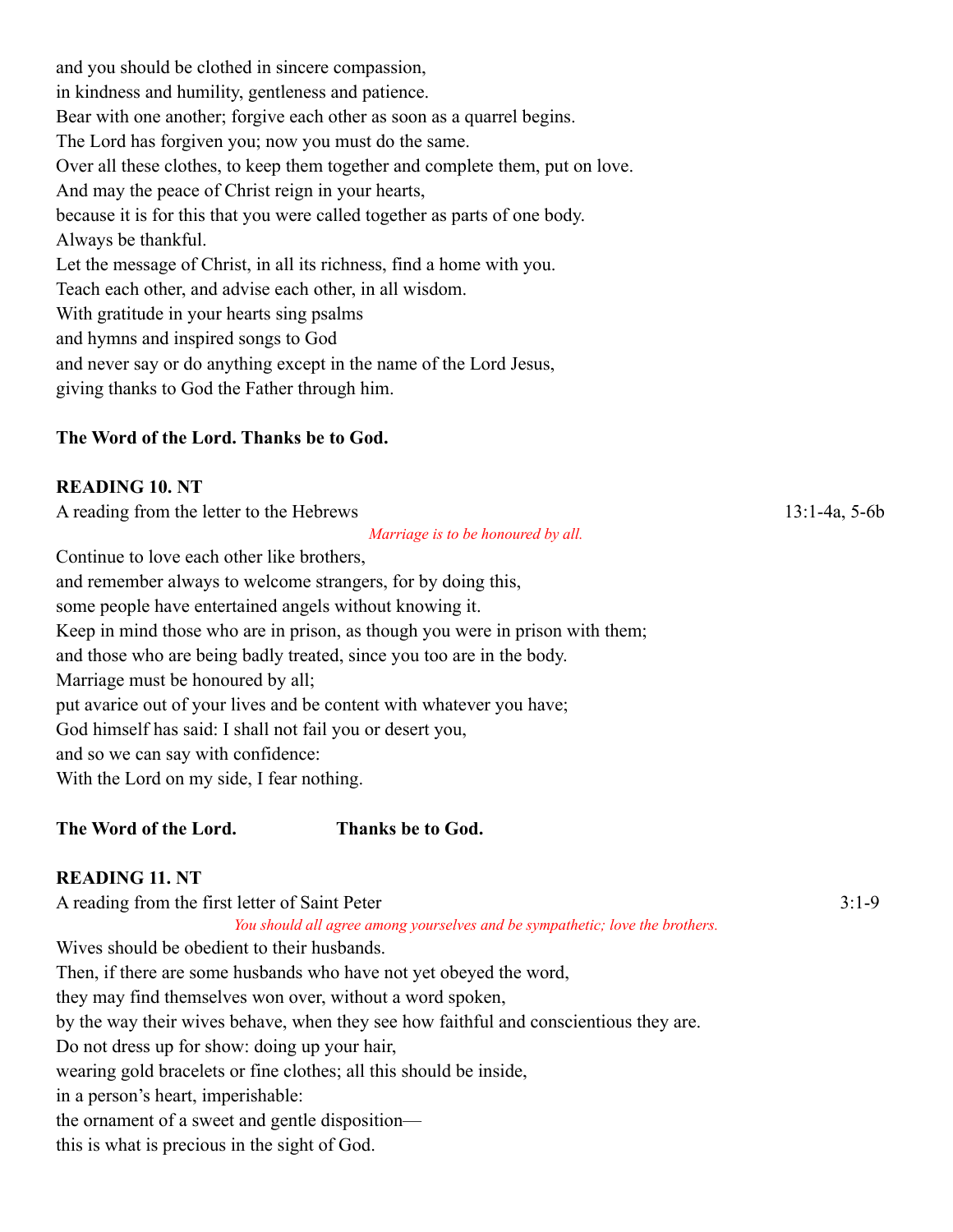That was how the holy women of the past dressed themselves attractively they hoped in God and were tender and obedient to their husbands; like Sarah, who was obedient to Abraham, and called him her lord. You are now her children, as long as you live good lives and do not give way to fear or worry. In the same way, husbands must always treat their wives with consideration in their life together, respecting a woman as one who, though she may be the weaker partner, is equally an heir to the life of grace. This will stop anything from coming in the way of your prayers. Finally: you should all agree among yourselves and be sympathetic; love the brothers, have compassion and be self-effacing. Never pay back one wrong with another one; instead, pay back with blessing. That is what you are called to do, so that you inherit a blessing yourself.

**The Word of the Lord. Thanks be to God.**

## **READING 12. NT**

A reading from the first letter of Saint John 3:18-24 *Our love is to be something real and active.* My children, our love is not to be just words or mere talk, but something real and active; only by this can we be certain that we are children of the truth and be able to quieten our conscience in his presence, whatever accusations it may raise against us, because God is greater than our conscience and he knows everything. My dear people, if we cannot be condemned by our own conscience, we need not be afraid in God's presence, and whatever we ask him, we shall receive, because we keep his commandments and live the kind of life that he wants. His commandments are these: that we believe in the name of his Son Jesus Christ and that we love one another as he told us to. Whoever keeps his commandments lives in God and God lives in him. We know that he lives in us by the Spirit that he has given us.

**The Word of the Lord. Thanks be to God.**

**READING 13. NT**

A reading from the first letter of Saint John 4:7-12

*God is love.*

My dear people, let us love one another since love comes from God